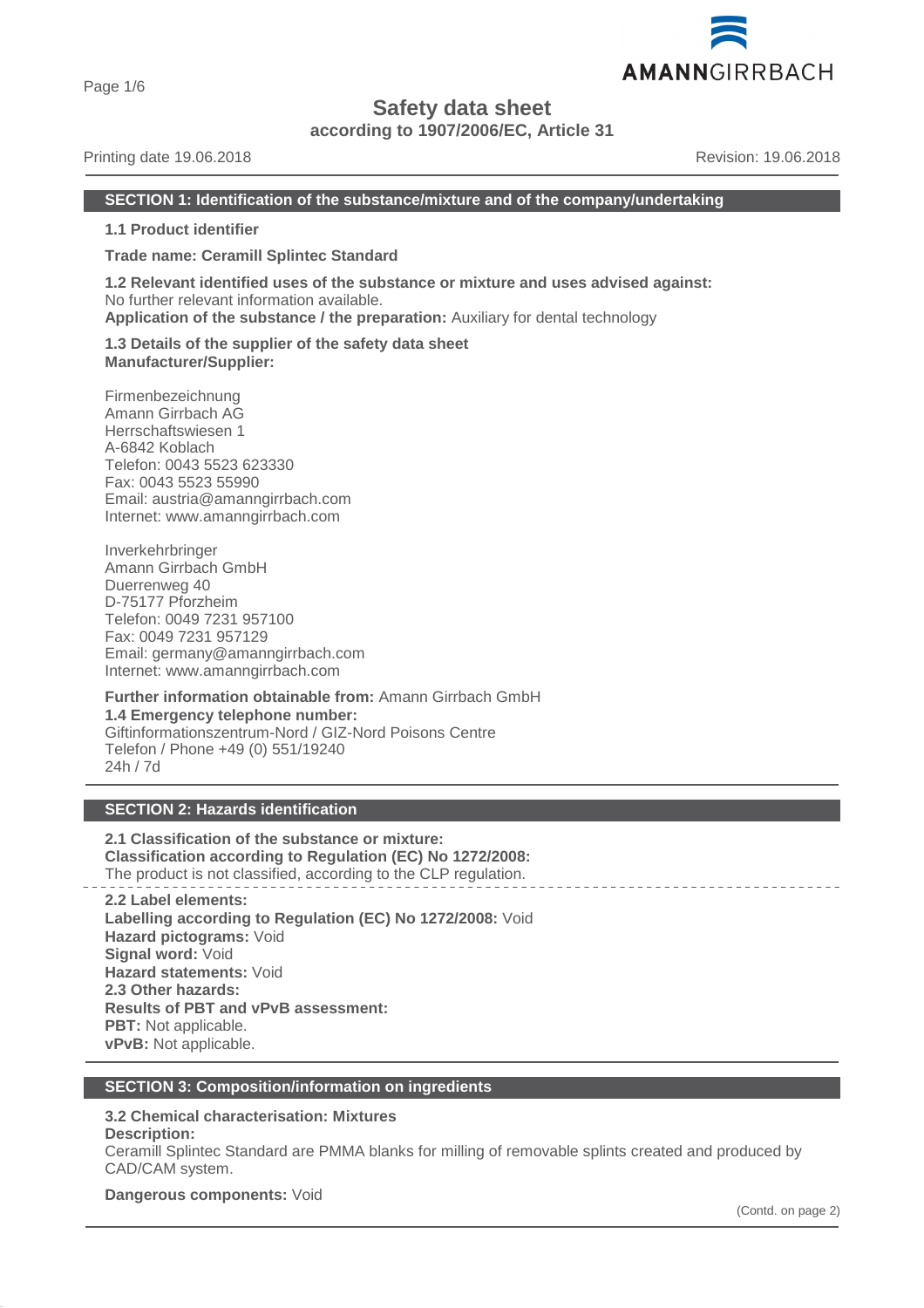

Page 2/6

# **Safety data sheet**

**according to 1907/2006/EC, Article 31**

Printing date 19.06.2018 **Revision: 19.06.2018** Revision: 19.06.2018

**Trade name: Ceramill Splintec Standard**

(Contd. of page 1)

**Additional information:** For the wording of the listed hazard phrases refer to section 16.

## **SECTION 4: First aid measures**

**4.1 Description of first aid measures:**

## **General information:**

Take affected persons out into the fresh air.

Do not leave affected persons unattended.

**After inhalation:** Supply fresh air; consult doctor in case of complaints.

**After skin contact:** Immediately wash with water and soap and rinse thoroughly.

#### **After eye contact:**

Rinse opened eye for several minutes under running water.

Call a doctor immediately.

**After swallowing:** Call a doctor immediately.

**4.2 Most important symptoms and effects, both acute and delayed:**

No further relevant information available.

**4.3 Indication of any immediate medical attention and special treatment needed:**

No further relevant information available.

## **SECTION 5: Firefighting measures**

**5.1 Extinguishing media:**

**Suitable extinguishing agents:**

CO2, powder or water spray. Fight larger fires with water spray or alcohol resistant foam.

**For safety reasons unsuitable extinguishing agents:** Water with full jet

**5.2 Special hazards arising from the substance or mixture:**

Formation of toxic gases is possible during heating or in case of fire.

**5.3 Advice for firefighters:**

## **Protective equipment:**

Mouth respiratory protective device.

Do not inhale explosion gases or combustion gases.

**Additional information:**

Collect contaminated fire fighting water separately. It must not enter the sewage system.

## **SECTION 6: Accidental release measures**

## **6.1 Personal precautions, protective equipment and emergency procedures:**

Wear protective equipment. Keep unprotected persons away.

Ensure adequate ventilation.

Avoid formation of dust.

Use respiratory protective device against the effects of fumes/dust/aerosol.

**6.2 Environmental precautions:** Do not allow product to reach sewage system or any water course.

**6.3 Methods and material for containment and cleaning up:**

Pick up mechanically.

Ensure adequate ventilation.

**6.4 Reference to other sections:**

See Section 7 for information on safe handling.

See Section 8 for information on personal protection equipment.

See Section 13 for disposal information.

## **SECTION 7: Handling and storage**

#### **7.1 Precautions for safe handling:**

Open and handle receptacle with care.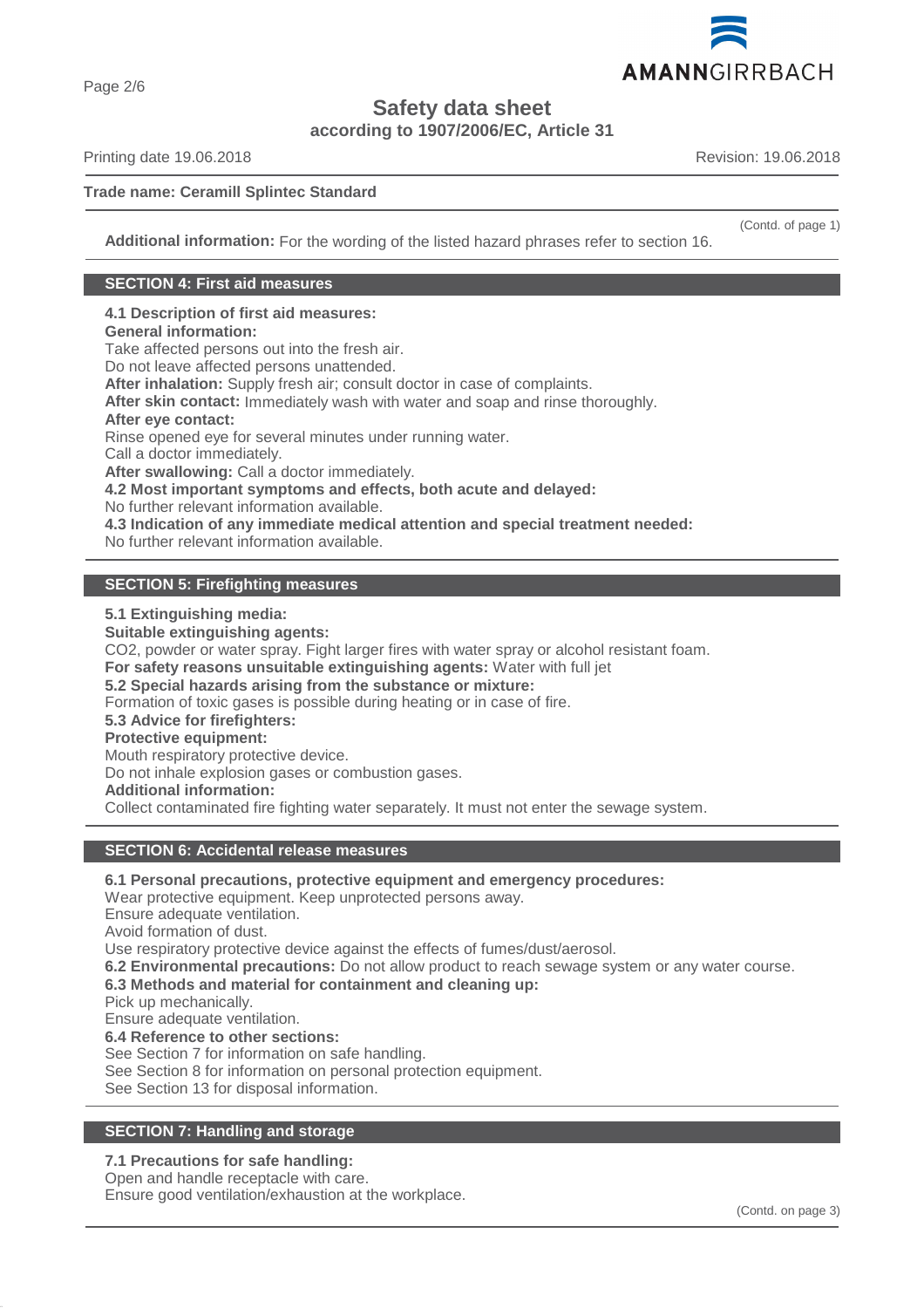AMANNGIRRBACH

**Safety data sheet**

**according to 1907/2006/EC, Article 31**

Printing date 19.06.2018 **Revision: 19.06.2018** Revision: 19.06.2018

Page 3/6

## **Trade name: Ceramill Splintec Standard**

(Contd. of page 2)

Prevent formation of dust.

Provide suction extractors if dust is formed.

Do not dry clean dust covered objects and floors. Wash thoroughly with plenty of water. **Information about fire - and explosion protection:** Keep ignition sources away - Do not smoke.

**7.2 Conditions for safe storage, including any incompatibilities:**

**Storage:**

**Requirements to be met by storerooms and receptacles:** Store only in the original receptacle. **Information about storage in one common storage facility:** Store away from foodstuffs.

**Further information about storage conditions:** Keep container tightly sealed.

**7.3 Specific end use(s):** No further relevant information available.

## **SECTION 8: Exposure controls/personal protection**

**Additional information about design of technical facilities:** No further data; see item 7.

### **8.1 Control parameters:**

**Ingredients with limit values that require monitoring at the workplace:**

The product does not contain any relevant quantities of materials with critical values that have to be monitored at the workplace.

#### **8.2 Exposure controls:**

**Personal protective equipment:**

#### **General protective and hygienic measures:**

The usual precautionary measures are to be adhered to when handling chemicals.

Wash hands before breaks and at the end of work.

Keep away from foodstuffs, beverages and feed.

Do not inhale dust / smoke / mist.

Avoid contact with the eyes and skin.

#### **Respiratory protection:**

Use suitable respiratory protective device in case of insufficient ventilation.

Short term filter device:

Filter P1

**Protection of hands:** Protective gloves

#### **Material of gloves:**

The selection of the suitable gloves does not only depend on the material, but also on further marks of quality and varies from manufacturer to manufacturer.

#### **Penetration time of glove material:**

The exact break through time has to be found out by the manufacturer of the protective gloves and has to be observed.

**Eye protection:** Tightly sealed goggles

## **SECTION 9: Physical and chemical properties**

| 9.1 Information on basic physical and chemical properties:<br><b>General Information:</b> |                 |
|-------------------------------------------------------------------------------------------|-----------------|
| Appearance:                                                                               |                 |
| Form:                                                                                     | Solid           |
| Colour:                                                                                   | Clear           |
| Odour:                                                                                    | Odourless       |
| <b>Odour threshold:</b>                                                                   | Not determined. |
| pH-value:                                                                                 | Not applicable. |
| <b>Change in condition:</b>                                                               |                 |
| <b>Melting point/freezing point:</b>                                                      | Undetermined.   |
| Initial boiling point and boiling range: Undetermined.                                    |                 |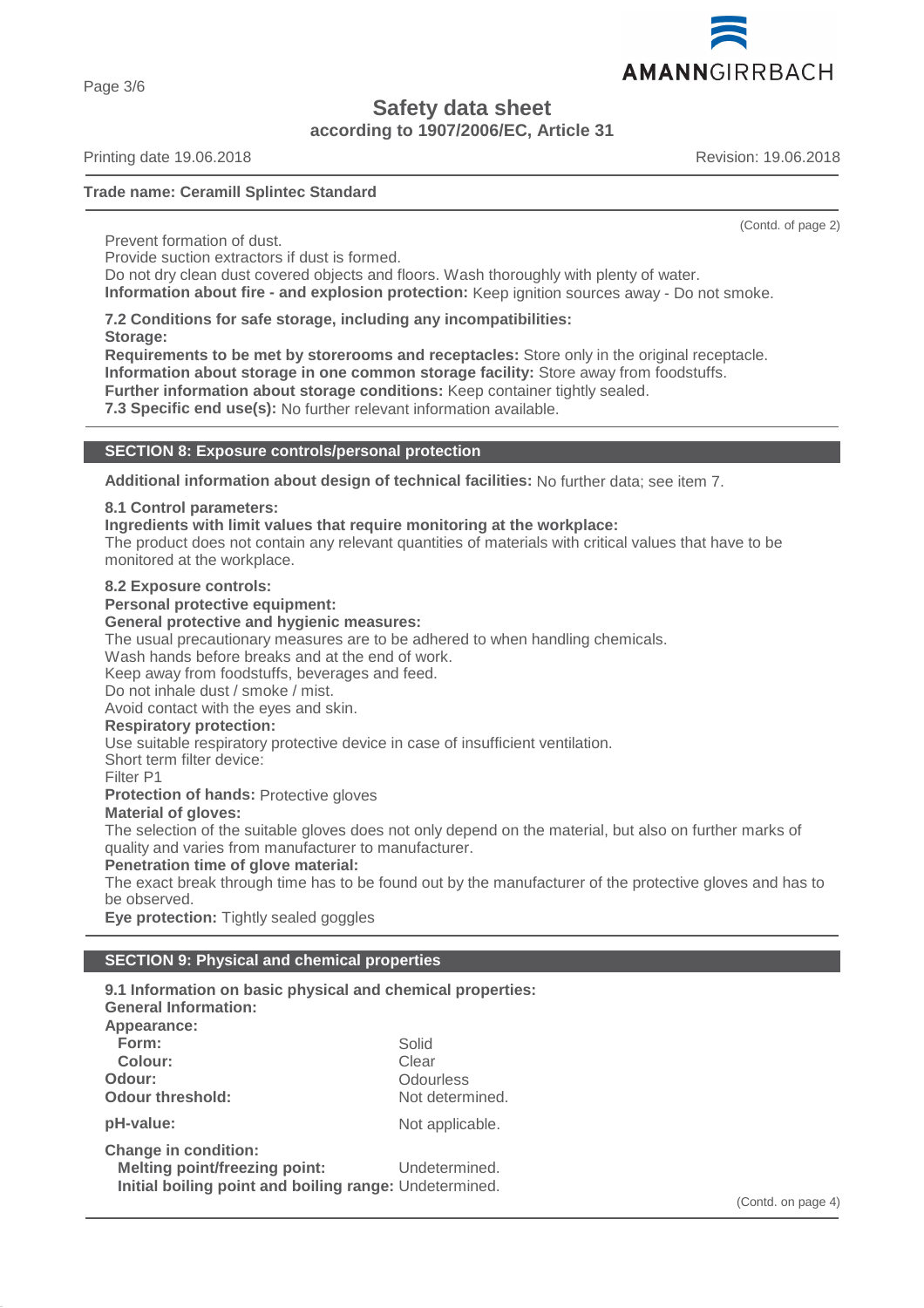

**Safety data sheet according to 1907/2006/EC, Article 31**

Printing date 19.06.2018 **Revision: 19.06.2018** Revision: 19.06.2018

**Trade name: Ceramill Splintec Standard**

|                                                                                            |                                                                                  | (Contd. of page 3) |
|--------------------------------------------------------------------------------------------|----------------------------------------------------------------------------------|--------------------|
| <b>Flash point:</b>                                                                        | Not applicable.                                                                  |                    |
| Flammability (solid, gas):                                                                 | Not applicable.                                                                  |                    |
| <b>Decomposition temperature:</b>                                                          | Not determined.                                                                  |                    |
| <b>Auto-ignition temperature:</b>                                                          | Product is not selfigniting.                                                     |                    |
| <b>Explosive properties:</b>                                                               | Product does not present an explosion hazard.                                    |                    |
| <b>Explosion limits:</b><br>Lower:<br>Upper:                                               | Not determined.<br>Not determined.                                               |                    |
| Vapour pressure:                                                                           | Not determined.                                                                  |                    |
| <b>Density:</b><br><b>Relative density:</b><br>Vapour density:<br><b>Evaporation rate:</b> | Not determined.<br>Not determined.<br>Not determined.<br>Not applicable.         |                    |
| <b>Solubility in / Miscibility with</b><br>water:                                          | Not miscible or difficult to mix.                                                |                    |
| Partition coefficient: n-octanol/water:                                                    | Not determined.                                                                  |                    |
| <b>Viscosity:</b><br>Dynamic:<br>Kinematic:<br>9.2 Other information:                      | Not applicable.<br>Not applicable.<br>No further relevant information available. |                    |

## **SECTION 10: Stability and reactivity**

**10.1 Reactivity:** No further relevant information available.

**10.2 Chemical stability:**

**Thermal decomposition / conditions to be avoided:**

No decomposition if used according to specifications.

**10.3 Possibility of hazardous reactions:**

As the product is supplied it is not capable of dust explosion; however enrichment with fine dust causes risk of dust explosion.

**10.4 Conditions to avoid:** No further relevant information available.

**10.5 Incompatible materials:** No further relevant information available.

**10.6 Hazardous decomposition products:** Carbon monoxide and carbon dioxide

#### **SECTION 11: Toxicological information**

**11.1 Information on toxicological effects:**

**Acute toxicity** Based on available data, the classification criteria are not met. **Primary irritant effect:**

**Skin corrosion/irritation** Based on available data, the classification criteria are not met.

**Serious eye damage/irritation** Based on available data, the classification criteria are not met.

**Respiratory or skin sensitisation** Based on available data, the classification criteria are not met.

**CMR effects (carcinogenity, mutagenicity and toxicity for reproduction):**

**Germ cell mutagenicity** Based on available data, the classification criteria are not met.

**Carcinogenicity** Based on available data, the classification criteria are not met.

**Reproductive toxicity** Based on available data, the classification criteria are not met.

**STOT-single exposure** Based on available data, the classification criteria are not met.

**STOT-repeated exposure** Based on available data, the classification criteria are not met.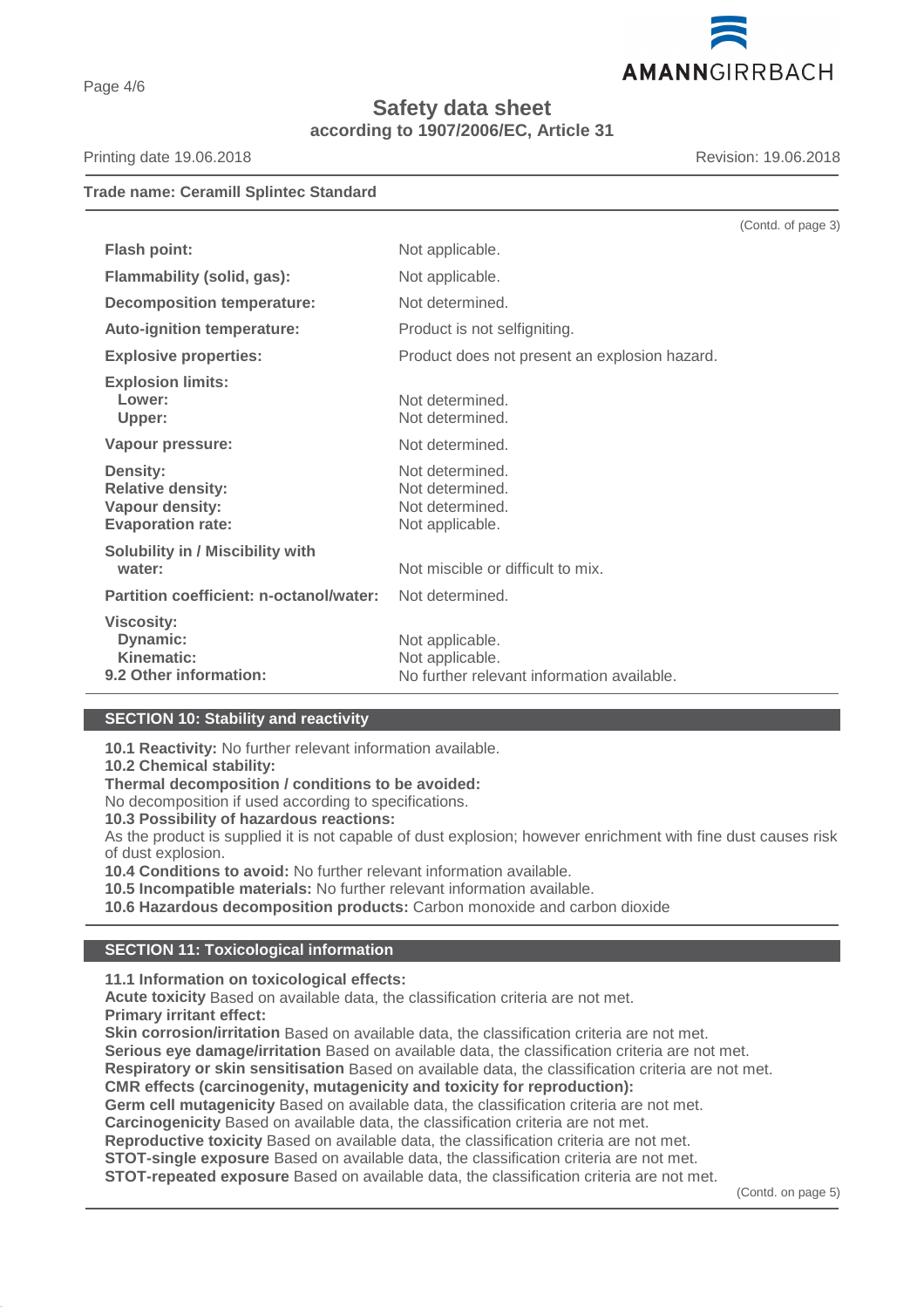

**Safety data sheet**

**according to 1907/2006/EC, Article 31**

Printing date 19.06.2018 **Revision: 19.06.2018** Revision: 19.06.2018

## **Trade name: Ceramill Splintec Standard**

**Aspiration hazard** Based on available data, the classification criteria are not met.

## **SECTION 12: Ecological information**

## **12.1 Toxicity:**

**Aquatic toxicity:** No further relevant information available.

**12.2 Persistence and degradability:** No further relevant information available.

**12.3 Bioaccumulative potential:** No further relevant information available.

**12.4 Mobility in soil:** No further relevant information available.

**Additional ecological information:**

**General notes:** Generally not hazardous for water

**12.5 Results of PBT and vPvB assessment:**

**PBT:** Not applicable.

**vPvB:** Not applicable.

**12.6 Other adverse effects:** No further relevant information available.

## **SECTION 13: Disposal considerations**

**13.1 Waste treatment methods:**

**European waste catalogue:**

Dispose of contents/container in accordance with local/regional/national/international regulations.

**Uncleaned packaging:**

**Recommendation:** Disposal must be made according to official regulations.

## **SECTION 14: Transport information**

| 14.1 UN-Number:<br>ADR, ADN, IMDG, IATA<br>14.2 UN proper shipping name:          | Void                  |
|-----------------------------------------------------------------------------------|-----------------------|
| ADR, ADN, IMDG, IATA<br>14.3 Transport hazard class(es):                          | Void                  |
| ADR, ADN, IMDG, IATA<br>Class:                                                    | Void                  |
| 14.4 Packing group:<br>ADR, IMDG, IATA<br><b>14.5 Environmental hazards:</b>      | Void                  |
| <b>Marine pollutant:</b><br>14.6 Special precautions for user:                    | No<br>Not applicable. |
| 14.7 Transport in bulk according to Annex II of<br><b>Marpol and the IBC Code</b> | Not applicable.       |
| <b>UN</b> "Model Regulation":                                                     | Void                  |

## **SECTION 15: Regulatory information**

**15.1 Safety, health and environmental regulations/legislation specific for the substance or mixture:** No further relevant information available.

**Directive 2012/18/EU Named dangerous substances - ANNEX I** None of the ingredients is listed. **15.2 Chemical safety assessment:** A Chemical Safety Assessment has not been carried out.

(Contd. on page 6)

(Contd. of page 4)

Page 5/6